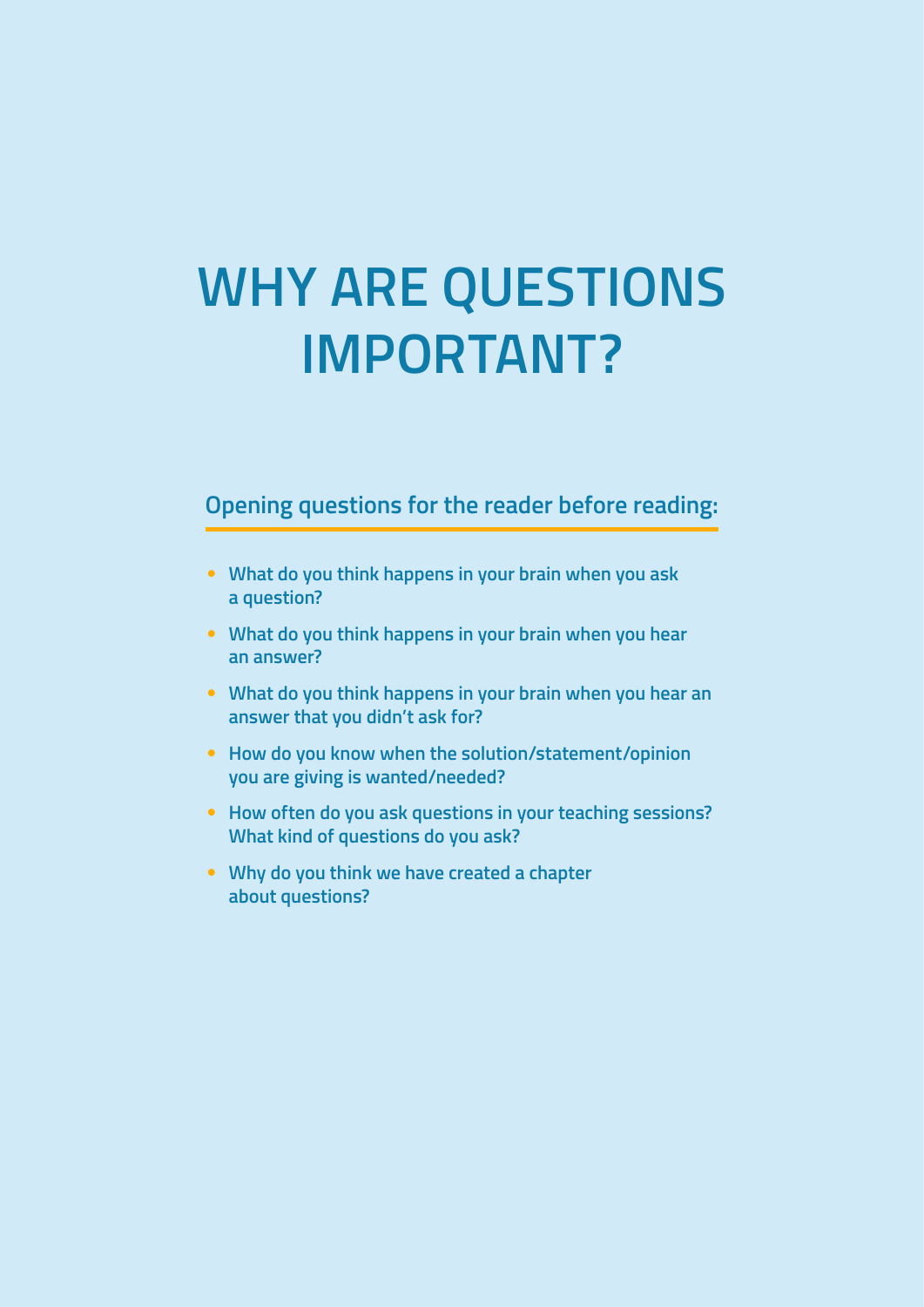Historically teachers have often been viewed as the people who provided correct answers and trained students to know those right answers. The contemporary view of education has (hopefully) evolved from this idea and we now know that in most things in the world, there is no one simple fixed answer. Much depends on the context and our scientific understanding of the world changes over time.

Of course in a given specific situation there can be distinctions between right and wrong solutions, but even these cannot be taught in a top-down approach to masses of students, because we cannot prepare people for all the specific situations they might face in life. So **the essence of education becomes the ability to find the right answers yourself and adapt those answers when changing situations call for it.** This means that the skill that people need to learn is **how to look for answers – that means knowing what questions to ask**. And this in turn means that we should also teach through questions.

## **What happens when we ask questions**

When asking questions, our thinking is more active than simply listening to someone talk. We have realised there is something we don't know and we want this missing information. It could also be that we want the person from whom we are asking a question to start thinking about a certain topic. So questions also help to activate the thinking of those around us.

#### **But not all questions are created equal. How many times have we heard at the end of a lecture:**

#### **"Does anyone have any questions?"**

- How often is it followed by a lively debate between the lecturer and listeners?
- How eager are people usually to ask questions at that point?
- How long is usually the time when the questions can be asked and how quickly does the lecturer move on and/or close the lecture?

There are of course exceptions, but quite often in these cases this question almost feels like a compulsory element that has to be said and after a very short moment of silence everybody moves on. Why is that so?

It could be that from the lecturer's side there is no skill of discussing the questions of learners, there is even a fear of it or there is no understanding of the importance of questions. Also the lecture might have been set up in a way that the learners were passive during the whole lecture and therefore were not able or wanting to ask good questions in the end. For the latter there could be many reasons which can be found in other chapters of this handbook, but it also may mean that the question itself was wrong, asked at a wrong time and probably in a wrong way.

Thus, when designing training courses, the crucial part is not only asking questions but also what kind of questions are being asked, how they are presented and when they are being asked.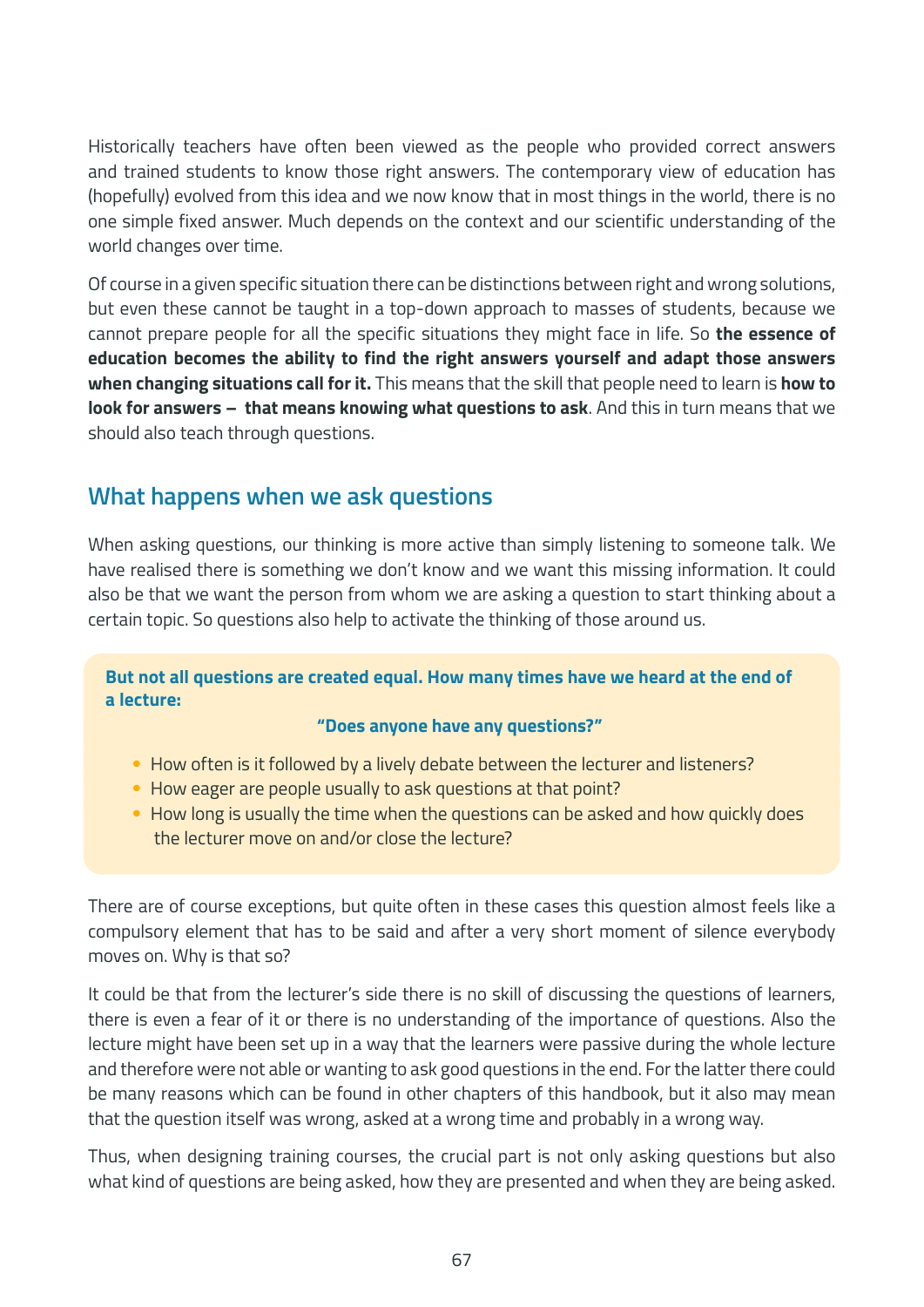## **When should the questions be asked?**

#### **The answer could be found in another question: when do you want your learners to start thinking about your topic?**

Probably you want them to be focused on your topic from the beginning. So this is also the moment when to start with the questions. Questions could be asked throughout the learning activity, almost every topic could be formed into a question and discussion instead of a statement made by the educator. Of course there is information that we want to pass on to our learners, they are just more likely to grasp it if they discover it themselves through the questions. When we are engaged in a discussion, our thinking is much more active than when simply listening.

## **Who should be asking the questions?**

#### **Is it important that the educator asks questions from learners or that learners ask questions from the educator? Why one or the other?**

Although there can be very active learners who already have many questions in the beginning of the session, questions are a tool for the educator to direct the flow of the session and learners' thinking. So while learners can have their questions "all over the place", the educator could give them a direction with his/her own questions in the beginning of the session.

The trick of teaching is to **get the learners themselves to say out the things you would want them to know**. So while it is much faster to just say it to them ourselves, in terms of learning, it is more effective if they get there themselves. In the end it's important to ask, who do we want to be answering the questions? For effective learning we want the learners to come up with the answers first and the educator is there to add on, correct and help to analyse the answers. Educators can guide the process with their questions, and direct the learners' questions back to them. If someone has a question, we can ask the whole group how they would answer that and then the educator's answer would be the last one.

## **What kind of questions should the educator ask?**

The art of teaching is in fact the skill of coming up with such questions that would lead the learners to want our answers. A good question to your learners is the one whose answer is the main topic of your session. And it's not easy to create questions like this. One indicator for the educator here can even be: how much time from your preparation did you spend on developing good and deep questions?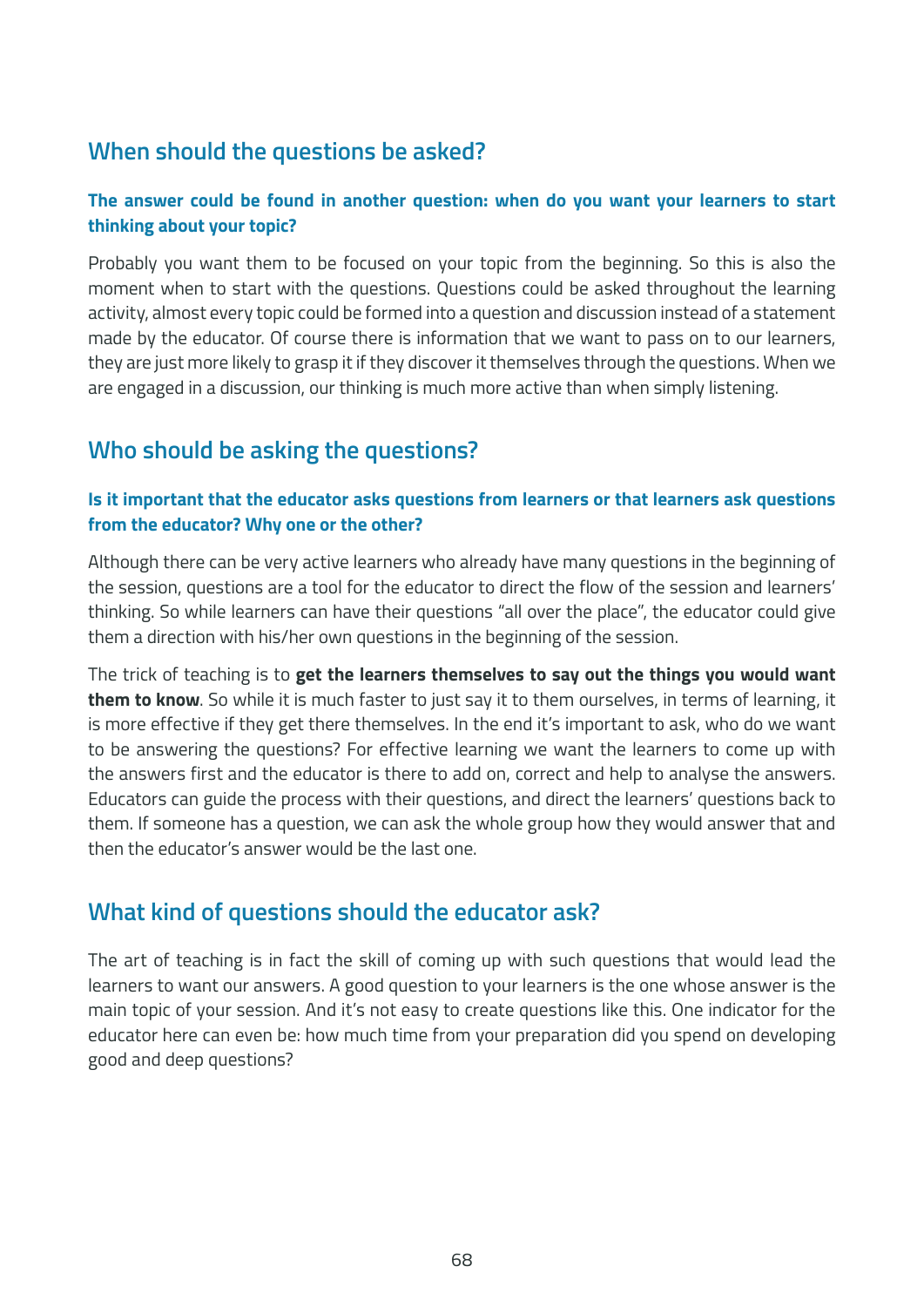Questions in their structure can be very different in terms of what kind of thinking processes they evoke. They can be divided into types based on the complexity of thinking that is involved in answering them. Not all questions in a learning session have to be around conceptual change, actually it can be good to have a mix of different types of questions. Just to keep in mind that at least a few of them should be more complex. Here are few examples of the types:<sup>1</sup>

| <b>Question type</b>                                                                                                          | <b>Example</b>                                                                                                                                            |
|-------------------------------------------------------------------------------------------------------------------------------|-----------------------------------------------------------------------------------------------------------------------------------------------------------|
| Lower order: Explanation - asking to explain a<br>process or phenomenon                                                       | How is organic waste different from other<br>waste?                                                                                                       |
| Higher order: Analysis - asking to explain the<br>elements of the topic, taking a concept into<br>parts, comparison questions | What are the differences between separating<br>organics from other waste at home and at a<br>waste facility?<br>What makes organics collection effective? |
| Conceptual change: Application - asking to put<br>information into concrete situations                                        | What is needed to put in place an effective<br>separate collection of organics in your<br>municipality?                                                   |

**Questions can also be longer than just one sentence. For example, when we want to teach about productive failure design (read more about it from the** *Main principles of teaching* **chapter), then instead of first explaining what it is and only asking "What are good teaching methods?", we could open the session with this kind of example:**

*Two teachers have different teaching strategies for teaching complex systems, like circular economy. Which teacher has an effective strategy? Why? Which one has an ineffective strategy? Why?*

*A: Teacher X starts with giving a complex problem to the students (how to make a specific sector more circular)*

- *Students then have to find different solutions for the problem*
- *After that and hand-in-hand with discussing the solutions of students, teacher X gives direct instruction and offers expert knowledge of the topic*

*B: Teacher Y starts with introducing and explaining the topic (circular economy)*

• *Then students will be presented the complex problem and asked to solve it*

Instead of introducing the topic of different teaching methods, the topic is presented as real life situations and learners are asked to give their opinion about them.

#### **What is the most important element of this exercise?**

<sup>1</sup> Yip, D. Y. (2004) Questioning skills for conceptual change in science instruction, *Journal of Biological Education,*  38:2, 76-83.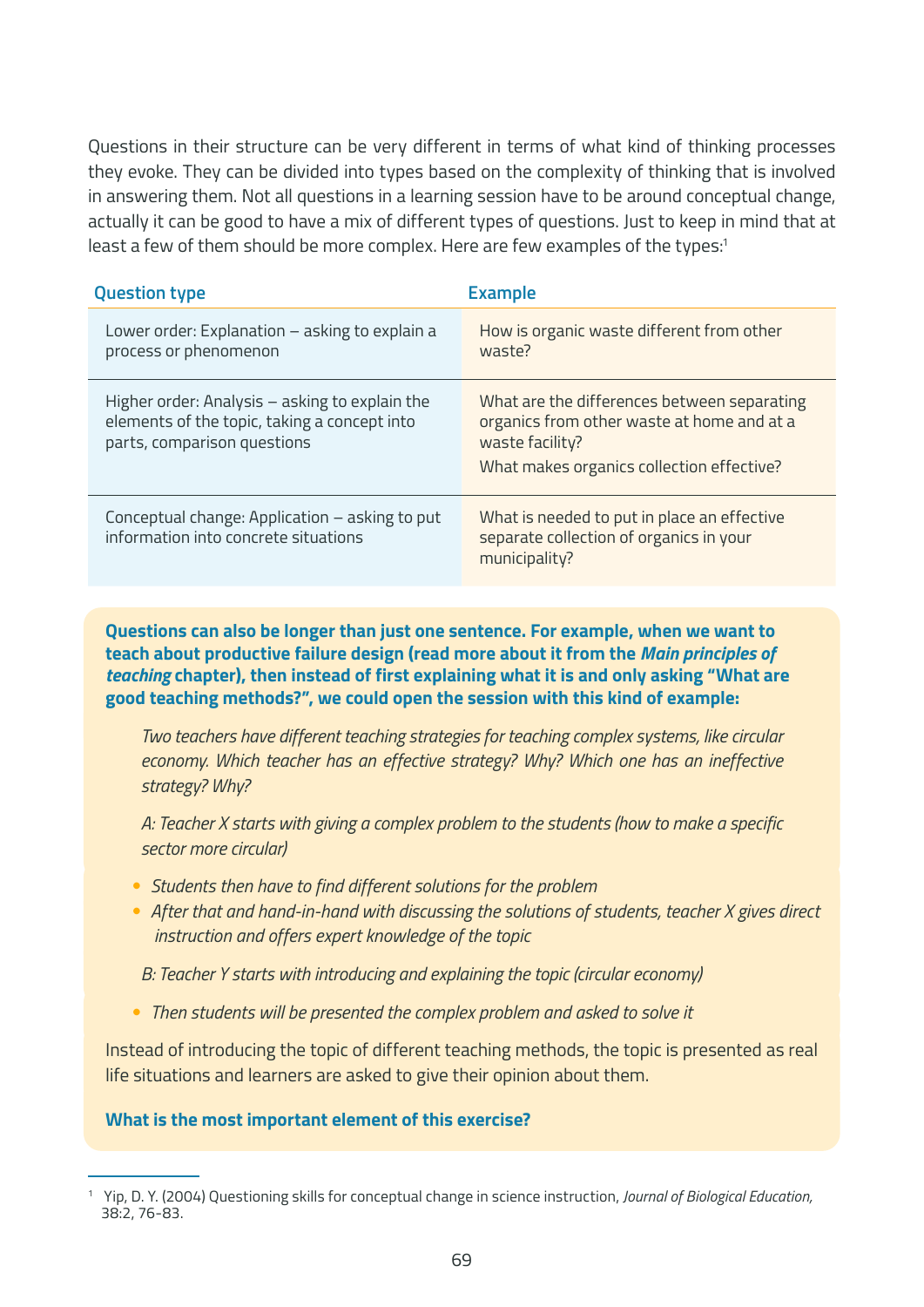There are of course several important elements, but perhaps the most important is the question "Why?", because this gives us information about the reasoning behind the answers and this is what we want to know. Sometimes the answers might be correct just by chance and the logic behind it incorrect. Also the reasoning process is where the learner is actually constructing knowledge him/herself and can discover his/her knowledge gaps and this is where the discussion starts. So it's the why-element that should be part of all learning sessions, asking questions starting with "How?" can also be good.

In general the questions should initiate a deeper thinking in the learner's brain. So also the questions should be more than just with yes-no answers, open rather than closed. For example, a question like "Isn't landfilling all the waste the most expensive option?" is closed, leaving only yes or no answer and implying what answer is expected. Instead



it could be "Why are the waste management costs high?" or "How could the costs from waste management be lowered?"

On how to create learning evaluation questions, check the *Learning assessment* chapter.

## **What kind of questions should the learners ask?**

As educators we should direct our learners towards starting to ask questions, if they don't have that habit to do so. We would want the learners to start thinking deeply about the topic at hand, so we should direct the questions towards the underlying principles, not just the superficial details which might distract both the educator and the learners. It's ok to also say if some questions are not relevant, but then there should also be an explanation why.

One important aspect is also the learners' self-reflection of their level of understanding of the issues, their knowledge gaps and what they would need to learn more about. This is connected to the skill of metacognition, which is tackled briefly in the *Metacognition* chapter.

## **Are questions more important than answers aka the expert knowledge?**

When we as experts are presented with problems (or new solutions) in our field, we start asking detailed questions in our head, in order to get a better understanding of how to form our expert opinion around it. This is actually how the expert knowledge is activated – beginners either don't have any questions to ask or their questions are much less detailed. So again the art of becoming an expert is the skill of asking the right questions. When we teach through our questions it also makes our expert thinking visible to the learners and can help them to start asking more detailed questions as well.

So in the end, yes, the expert knowledge is also important, but it's the questions that make people want and understand our expert knowledge.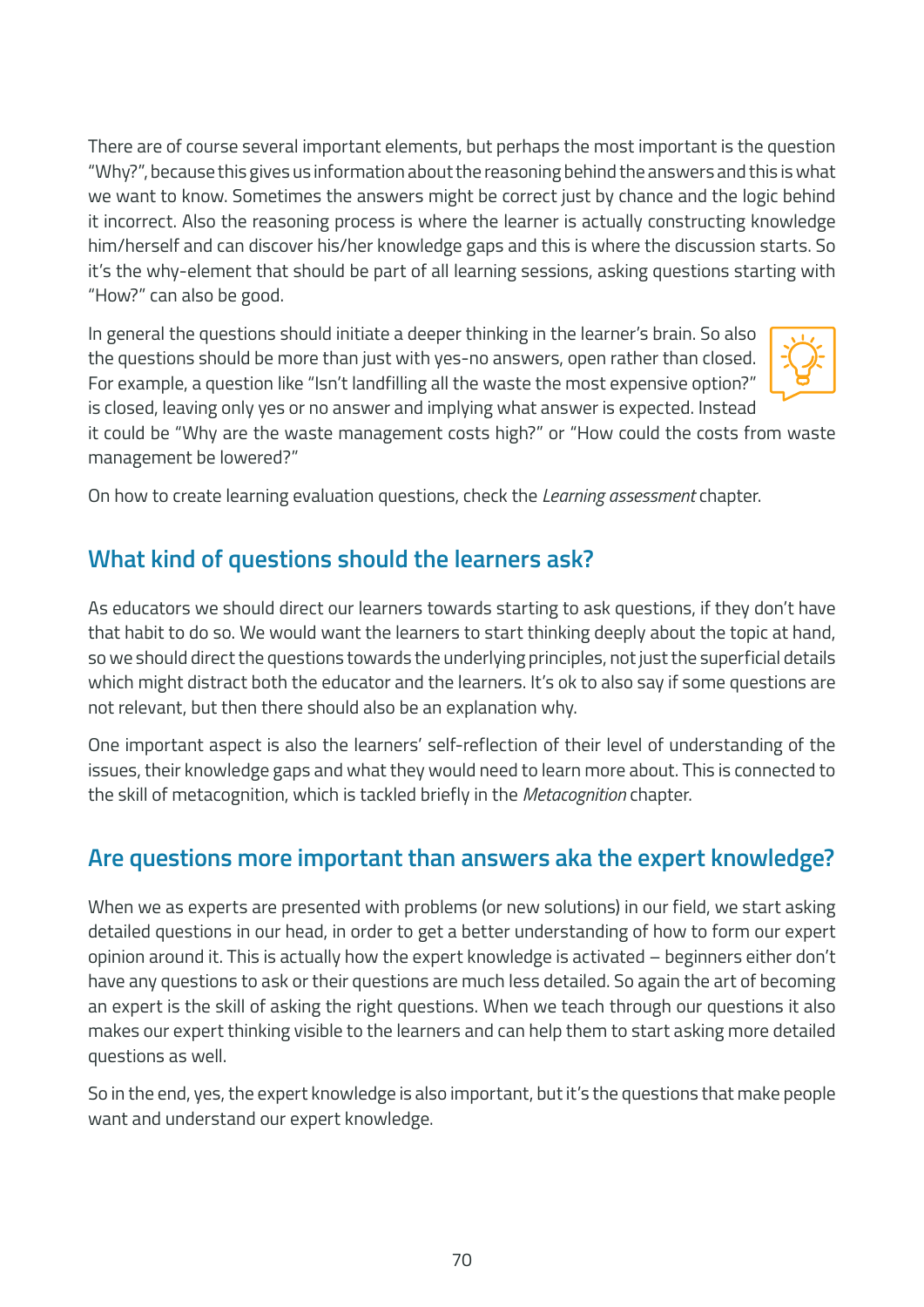## **FREQUENTLY ASKED QUESTIONS**

Before reading the answers, think to yourself: **how would you answer them?**

- **1.** What if the learners don't want to answer my questions and there is this awkward silence?
- **2.** Isn't there a risk of getting lost in learners' questions and don't we have to finally also give our information in the lesson?
- **3.** Is it possible to over-do it with questions?

#### **1. What if the learners don't want to answer my questions and there is this awkward silence?**

First – your time as educator runs in our subjective perception much faster than theirs – when they might just start to get their head around "What was just asked from us?", you already feel the inner panic ("They probably roll their eyes and think it is stupid/obvious/obscure question!"). **The awkward silence can happen and it's also something that we as educators should get comfortable with**. The reason for the silence is usually not that people don't have any answers in their head, there is always some pre-knowledge, mostly it's the case that people are not used to being active in learning situtions or they fear of sounding stupid, or they simply need time to truly think about it. After a certain point someone will break the silence and answer, or as educators we can also ask specific people to answer. You can also count to 10 in your head to pass the time before breaking the silence. In the end we need them to be the ones speaking, so this is also something that can be already communicated before the session or at least at the start of it, that the educator will be asking questions and the session will involve discussion.

#### **2. Isn't there a risk of getting lost in learners' questions and don't we have to finally also give our information in the lesson?**

Yes, there is that chance and facilitating this process is one of the tasks of the educator. But without asking questions from learners and allowing them to come up with their own questions we run the much higher risk and that is not activating their thinking at all or keeping their misconceptions intact. If we just present our information without the learners feeling the need for it and without discovering it on their own, it is much less likely that they would attach it to their pre-knowledge.

#### **3. Is it possible to over-do it with questions?**

Yes it is. This is the part where the educator should follow the three basic psychological needs of the learners and make sure they are not suppressed, perhaps the need of competence in this case the most – the feeling of tasks (or questions) being not too easy and not too difficult. Questions are meant to activate learners' thinking and make them struggle a little bit, but not to interrogate or exhaust them. It is the task of the educator to find that balance of not overwhelming the learners with too many, too difficult, or too trivial questions and creating just enough mental effort for them to want the answers from the educator.